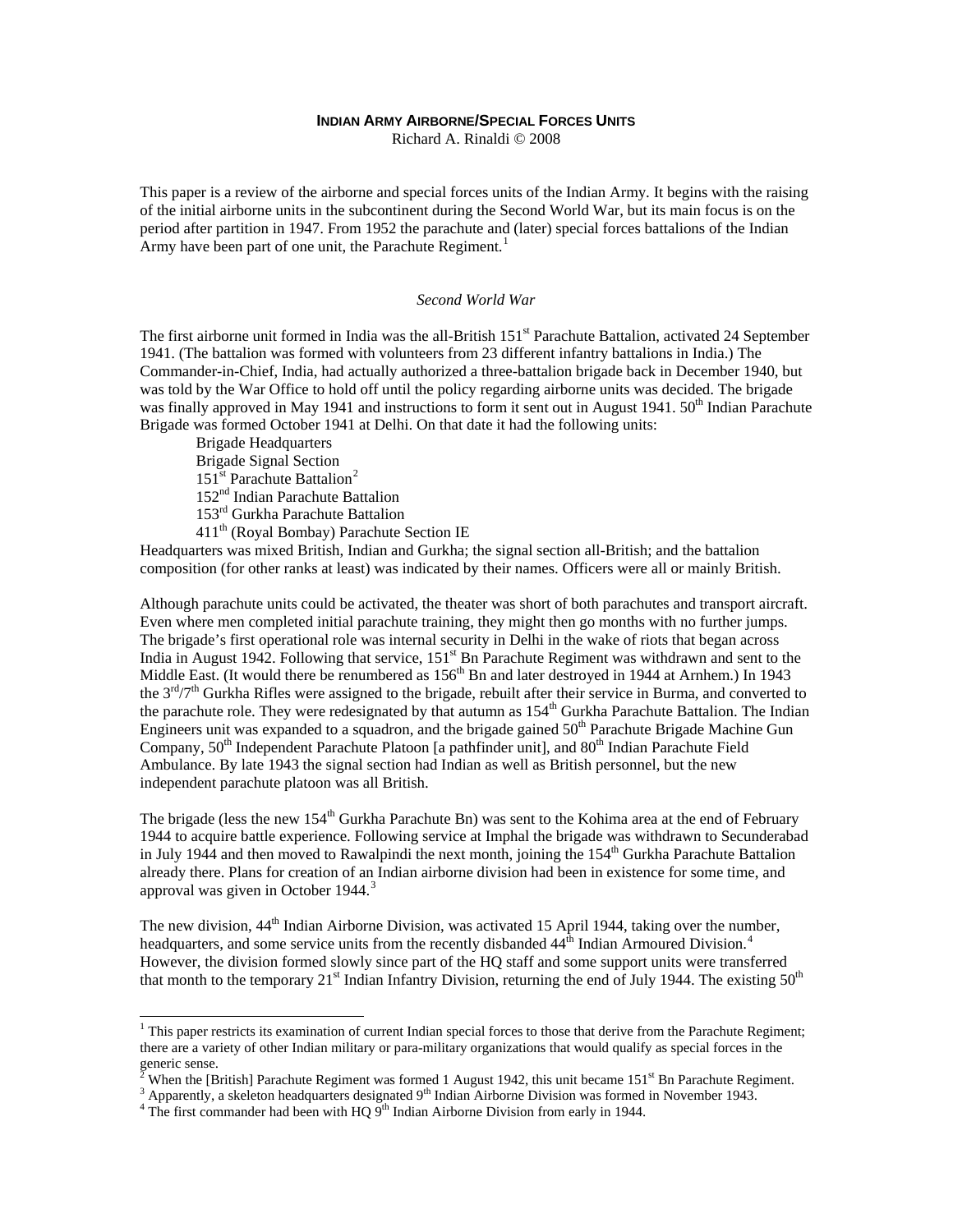Indian Parachute Brigade did not come under command until September, and 14<sup>th</sup> Airlanding Brigade was assigned 1 November 1944.<sup>[5](#page-1-0)</sup> The last brigade,  $77<sup>th</sup>$  Indian Parachute, was assigned 1 March 1945. The units that would make up the division came from a variety of sources.<sup>[6](#page-1-1)</sup>

 $14<sup>th</sup>$  Indian Airlanding Brigade ultimately brought with it only  $2<sup>nd</sup>$  Bn The Black Watch from its Chindit service.<sup>[7](#page-1-2)</sup> It was completed with  $4<sup>th</sup>/6<sup>th</sup>$  Rajputana Rifles (1 November 1944) and  $6<sup>th</sup>/16<sup>th</sup>$  Punjab Regiment  $(1$  April 1945). The former had served with  $4<sup>th</sup>$  Indian Division until early 1944, and the latter had been the demonstration battalion at the Tactical School, Dehra Dun.

On 18 December 1944 the Indian parachute units became part of the new Indian Parachute Regiment. The  $153<sup>rd</sup>$  and  $154<sup>th</sup>$  Gurkha Parachute Battalions were simply redesignated as  $2<sup>nd</sup>$  and  $3<sup>rd</sup>$  Bns Indian Parachute Regiment.<sup>[8](#page-1-3)</sup> 152<sup>nd</sup> Indian Parachute Battalion was divided in two: Hindu personnel were used to form 1<sup>st</sup> Bn Indian Parachute Regiment and Moslem personnel used to form 4<sup>th</sup> Bn Indian Parachute Regiment. The new regiment was theoretically to have the 14<sup>th</sup>, 23<sup>rd</sup>, 44<sup>th</sup> and 77<sup>th</sup> Independent Parachute Companies (as pathfinder units), but it appears that only the divisional unit (44<sup>th</sup>) was actually formed. The British formed two new parachute battalions at Rawalpindi:  $15^{th}$  Bn Parachute Regiment 1 March 1945 and  $16^{th}$  Bn Parachute Regiment 1-22 March 1945.

The composition of the division as of July 1945 was:

| 50 <sup>th</sup> Indian Parachute Brigade                                              |
|----------------------------------------------------------------------------------------|
| $16th$ Bn Parachute Regiment <sup>9</sup>                                              |
| 1 <sup>st</sup> Bn Indian Parachute Regiment                                           |
| 3 <sup>rd</sup> Bn Indian Parachute Regiment                                           |
| 77 <sup>th</sup> Indian Parachute Brigade                                              |
| 15 <sup>th</sup> Bn Parachute Regiment                                                 |
| $2nd$ Bn Indian Parachute Regiment                                                     |
| 4 <sup>th</sup> Bn Indian Parachute Regiment                                           |
| 14 <sup>th</sup> Airlanding Brigade                                                    |
| $2nd$ Bn Black Watch                                                                   |
| $4th/6th$ Rajputana Rifles                                                             |
| $6th/16th$ Punjab Regiment                                                             |
| Division Troops                                                                        |
| 44th Indian Airborne Division Recce Squadron $(GGBG)^{10}$                             |
| 44 <sup>th</sup> Indian Airborne Division Pathfinder Company <sup>11</sup>             |
| Artillery                                                                              |
| 123 <sup>rd</sup> Parachute Field Regiment RA [assigned 18 January 1945] <sup>12</sup> |
| 159 <sup>th</sup> Parachute Field Regiment RA [assigned 20 January 1945] <sup>13</sup> |
| 23 <sup>rd</sup> Parachute LAA/AT Regiment RA <sup>14</sup> [assigned 5 February 1945] |

<span id="page-1-0"></span><sup>1</sup> <sup>5</sup> There are discrepancies in the sources as to whether the  $14<sup>th</sup>$  [British] Infantry Brigade was redesignated as  $14<sup>th</sup>$ Airlanding Brigade or  $14<sup>th</sup>$  Indian Airlanding Brigade. It had been part of Special Force ( $3<sup>rd</sup>$  Indian Infantry Division, the Chindits).

<span id="page-1-1"></span> $6$  The original intent was to provide the division with a British parachute brigade; in January 1945 it was clear that this could not be accomplished and the new division would thus have two Indian parachute brigades. HQ 77<sup>th</sup> Indian Parachute Brigade had been HO  $77<sup>th</sup>$  Indian Infantry Brigade, the original (1943) Chindits formation and later part of Special Force.

<span id="page-1-2"></span> $^{7}$  2<sup>nd</sup> Bn King's Own Royal Regiment (Lancaster) had also come with the brigade, but was reassigned 12 February 1945. The fact that the brigade began with two British battalions suggests that it did not add "Indian" to its title, at least initially.

<sup>&</sup>lt;sup>8</sup> Sometimes shown as  $2<sup>nd</sup>$  and  $3<sup>rd</sup>$  Gurkha Bns Indian Parachute Regiment.

<span id="page-1-4"></span><span id="page-1-3"></span><sup>&</sup>lt;sup>9</sup> Originally part of the new 77<sup>th</sup> Indian Parachute Brigade, and transferred in August 1945 to the 50<sup>th</sup>. <sup>10</sup> Formed from the Governor-General's Bodyguard.

<span id="page-1-6"></span><span id="page-1-5"></span><sup>&</sup>lt;sup>11</sup> Theoretically redesignated March 1945 as 44th Coy Indian Parachute Regiment, but apparently all-British.

<span id="page-1-8"></span><span id="page-1-7"></span><sup>&</sup>lt;sup>12</sup> Left the division 28 June 1945.<br><sup>13</sup> Assigned 18 December 1944 as  $159<sup>th</sup>$  Field Regiment RA and redesignated in January 1945.

<span id="page-1-9"></span><sup>&</sup>lt;sup>14</sup> Organized and designated as  $23<sup>rd</sup>$  LAA Regiment RA until converted to Parachute LAA/AT 19 February 1945.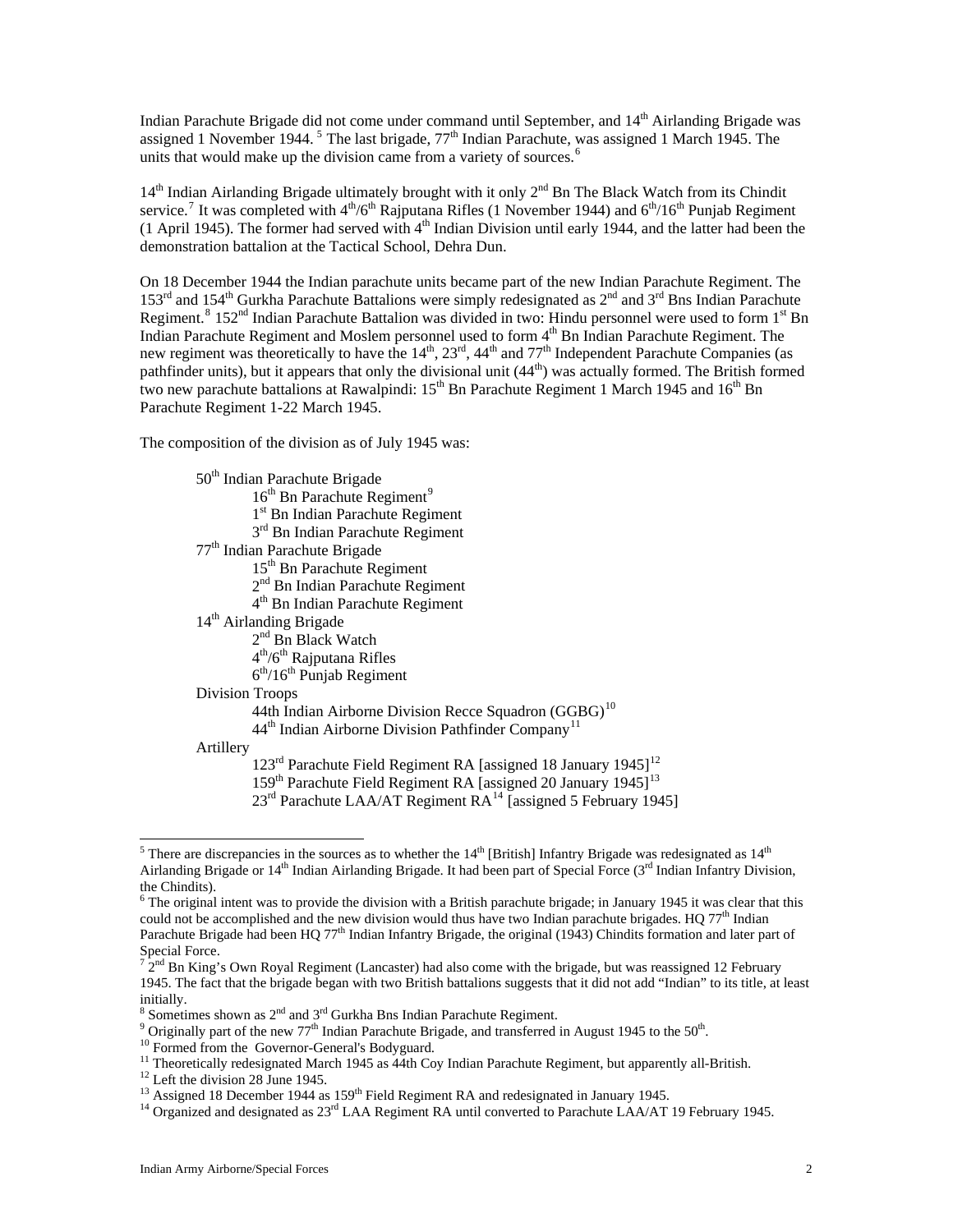# Engineers

12<sup>th</sup> Parachute Squadron RE [assigned March 1945]

33rd (Bengal) Parachute Squadron IE

411th (Royal Bombay) Parachute Squadron IE

 $40<sup>th</sup>$  (Bengal) Airborne Field Park Squadron IE [assigned April 1945]

#### RIASC

Parachute Supply Company  $610<sup>th</sup>$  Airborne Light (Jeep) Company th Airborne GT Company th Airborne GT Company IAMC/IMS th Indian Parachute Field Ambulance th Indian Parachute Field Ambulance th Indian Parachute Field Ambulance th Indian Airborne Division Workshop IEME

The new division moved in July 1945 from Rawalpindi and Secunderabad to Bilaspur and new camps were built in the jungle. Troops completed the parachute course, but there were no real opportunities for unit parachute jumps, and the air landing troops (whose role was to go into combat via gliders) were hampered by the lack of gliders. While gliders were manned in Europe by members of The Glider Pilot Regiment (an Army unit), glider units in India were ultimately under the RAF. Although containing some Army glider pilots, the RAF formed Nos. 343 and 344 Glider Pilot Wings in December 1944.[15](#page-2-0) Of course, forming the units did not solve the problem of a general lack of gliders for training or operations.

The division never saw active service. The only airborne operation was in support of Operation DRACULA, the capture of Rangoon. A provisional battalion was formed from the two Gurkha parachute battalions, joined by detachments from support units (e.g., a section of  $411<sup>th</sup>$  Parachute Squadron IE). The battalion was flown by US air units with RCAF jumpmasters; despite all of these improvisations, the battalion was dropped on location 1 May 1945. After some combat, they were later moved by sea to Rangoon, operating on security duties there until embarking for India 17 May 1945.

Headquarters 1 Airborne Corps came out to India in August 1945 and 44<sup>th</sup> Indian Airborne Division was placed under its command in anticipation of future operations. However, the Japanese surrender some two weeks later ended the need for any operations, and the corps headquarters was disbanded in October 1945. With the end of the war, the division itself redeployed to Karachi, less one parachute brigade group to Quetta. This move was completed in November 1945, and the division was redesignated that month as 2<sup>nd</sup> Indian Airborne Division.

#### *Peace and Partition*

A number of changes were made to the division following the end of the war. The first was to withdraw all British units in November 1945; they were grouped as  $6<sup>th</sup>$  Independent Parachute Brigade before disappearing entirely.<sup>[16](#page-2-1)</sup> Gurkhas were also to be withdrawn and the division was to be Nationalized (the term used at the time to describe the replacement of British by Indian personnel) as rapidly as possible. It would also be reorganized with three parachute brigades, the same model adopted for the surviving postwar British airborne division. The Indian Parachute Regiment was to be disbanded and parachute battalions associated with existing regiments of the Indian Army.

In the 14<sup>th</sup> Airlanding Brigade, the British battalion ( $2<sup>nd</sup>$  Black Watch) left November 1945, replaced by 1<sup>st</sup> Bn Frontier Force Regiment. The brigade was redesignated March 1946 as 14<sup>th</sup> Indian Parachute Brigade,

<span id="page-2-0"></span><sup>&</sup>lt;sup>15</sup> The former had Nos. 668-670 Glider Pilot Squadrons and the latter Nos. 671-673.

<span id="page-2-1"></span><sup>&</sup>lt;sup>16</sup> The 159<sup>th</sup> Parachute Field Regiment RA and  $12<sup>th</sup>$  Parachute Squadron RE remained with the division until December 1945.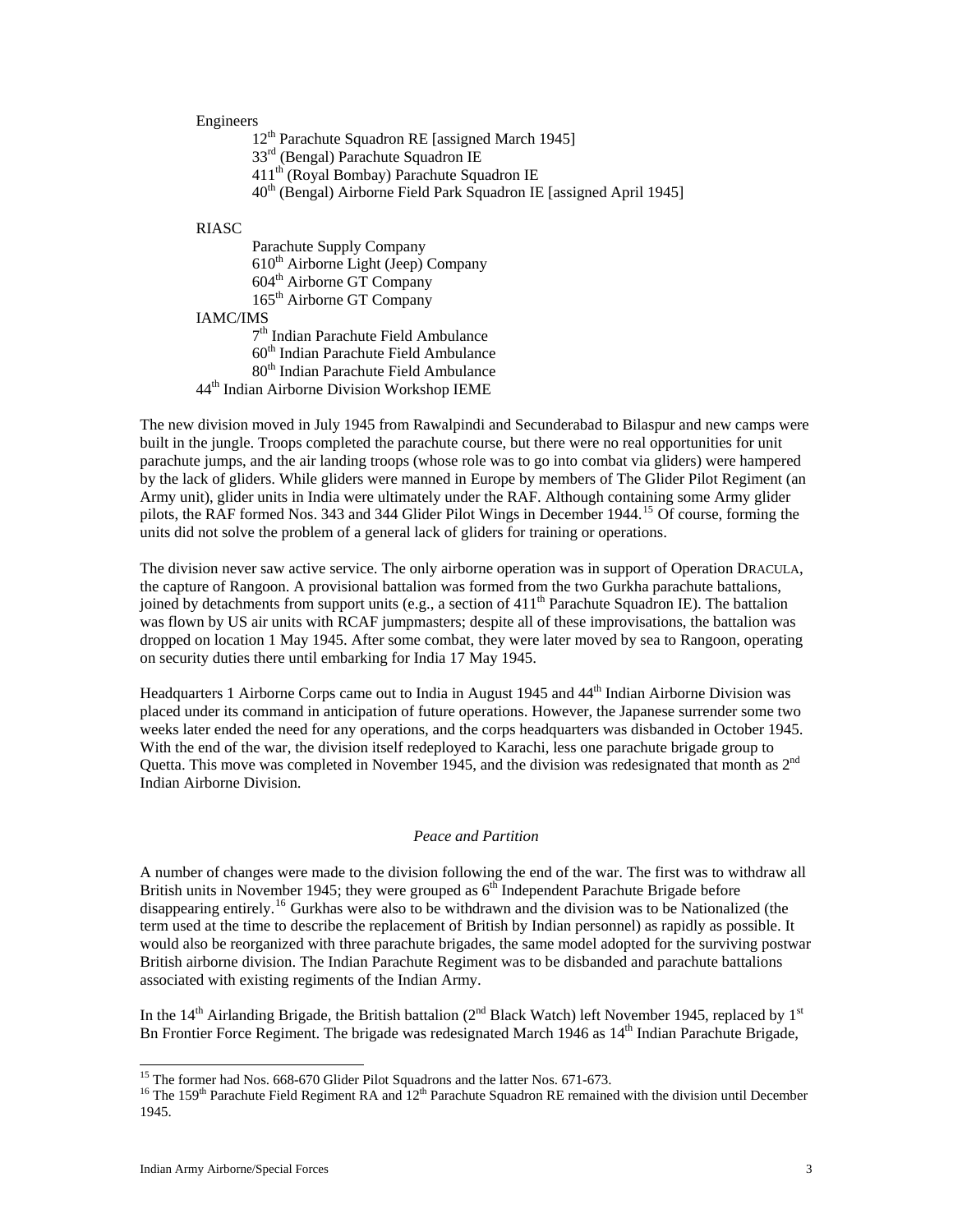stationed at Quetta. When the two British battalions left the  $50<sup>th</sup>$  and  $77<sup>th</sup>$  Indian Parachute Brigades in November 1945 they were not replaced. A major change came 26 October 1946 when the Indian Parachute Regiment and its battalions were disbanded. The three infantry battalions already in  $14<sup>th</sup>$  Indian Parachute Brigade were simply redesignated as "(Parachute)" and six new battalions were similarly redesignated as "(Parachute)" and assigned to the 50<sup>th</sup> and 77<sup>th</sup> Indian Parachute Brigades.<sup>[17](#page-3-0)</sup> The two divisional infantry battalions also joined in 26 October 1946.

The Governor-General's Bodyguard was relieved from the division 1 April 1946 and reverted to its former role and designation. On the same date, the  $3<sup>rd</sup>$  Cavalry—lost at Singapore in 1942—was reconstituted at Lucknow as an airborne recce regiment for the division.

Artillery and other elements of the division were replaced as well, generally during 1946—although the last elements were assigned as late as 1947.

The final organization of  $2<sup>nd</sup>$  Indian Airborne Division, in January 1947, was:

14<sup>th</sup> Indian Parachute Brigade 4th (Para) Bn Rajputana Rifles 1st (Para) Bn Frontier Force Regiment  $3<sup>rd</sup>$  (Para) Bn  $16<sup>th</sup>$  Punjab Regiment 50<sup>th</sup> Indian Parachute Brigade  $3<sup>rd</sup>$  (Para) Bn  $1<sup>st</sup>$  Punjab Regiment  $3<sup>rd</sup>$  (Para) Bn The Baluch Regiment 2nd (Para) Bn The Madras Regiment 77th Indian Parachute Brigade 1<sup>st</sup> (Para) Bn 2<sup>nd</sup> Punjab Regiment 3rd (Para) Bn Mahratta Light Infantry 3rd (Para) Bn Rajput Regiment Division Troops  $3<sup>rd</sup>$  Cavalry [recce] 1st (Para) Bn Kumaon Regiment [division HQ battalion]  $3<sup>rd</sup>$  (Para) Bn  $15<sup>th</sup>$  Punjab Regiment [MG battalion] Artillery 9<sup>th</sup> Parachute Field Regiment RIA 12th (Punjab) Parachute Field Regiment RIA [joined 1947] 17<sup>th</sup> Parachute Field Regiment RIA [joined 1947] 36th (Mahratta) Parachute AT Regiment RIA 28<sup>th</sup> (Punjab) Parachute LAA Regiment RIA [joined 1947] Engineers 33rd Parachute Squadron RIE 36th Parachute Squadron RIE 411<sup>th</sup> Parachute Squadron RIE 40th Airborne Field Park Squadron RIE RIASC 601st Parachute Supply Company 621st Airborne Light Jeep Company 622nd Airborne Transport Company (3 ton) 623rd Airborne Transport Company (3 ton) IAMC/IMS

7<sup>th</sup> (Parachute) Light Field Ambulance

60<sup>th</sup> Parachute Field Ambulance

80<sup>th</sup> Parachute Field Ambulance

-

<span id="page-3-0"></span><sup>&</sup>lt;sup>17</sup> Presumably parachute-trained personnel of the  $1<sup>st</sup>$  and  $4<sup>th</sup>$  Bns Indian Parachute Regiment were spread through the new "parachute" battalions while the Gurkhas of the 2<sup>nd</sup> and 3<sup>rd</sup> Bns Indian Parachute Regiment went to Gurkha Rifles regiments.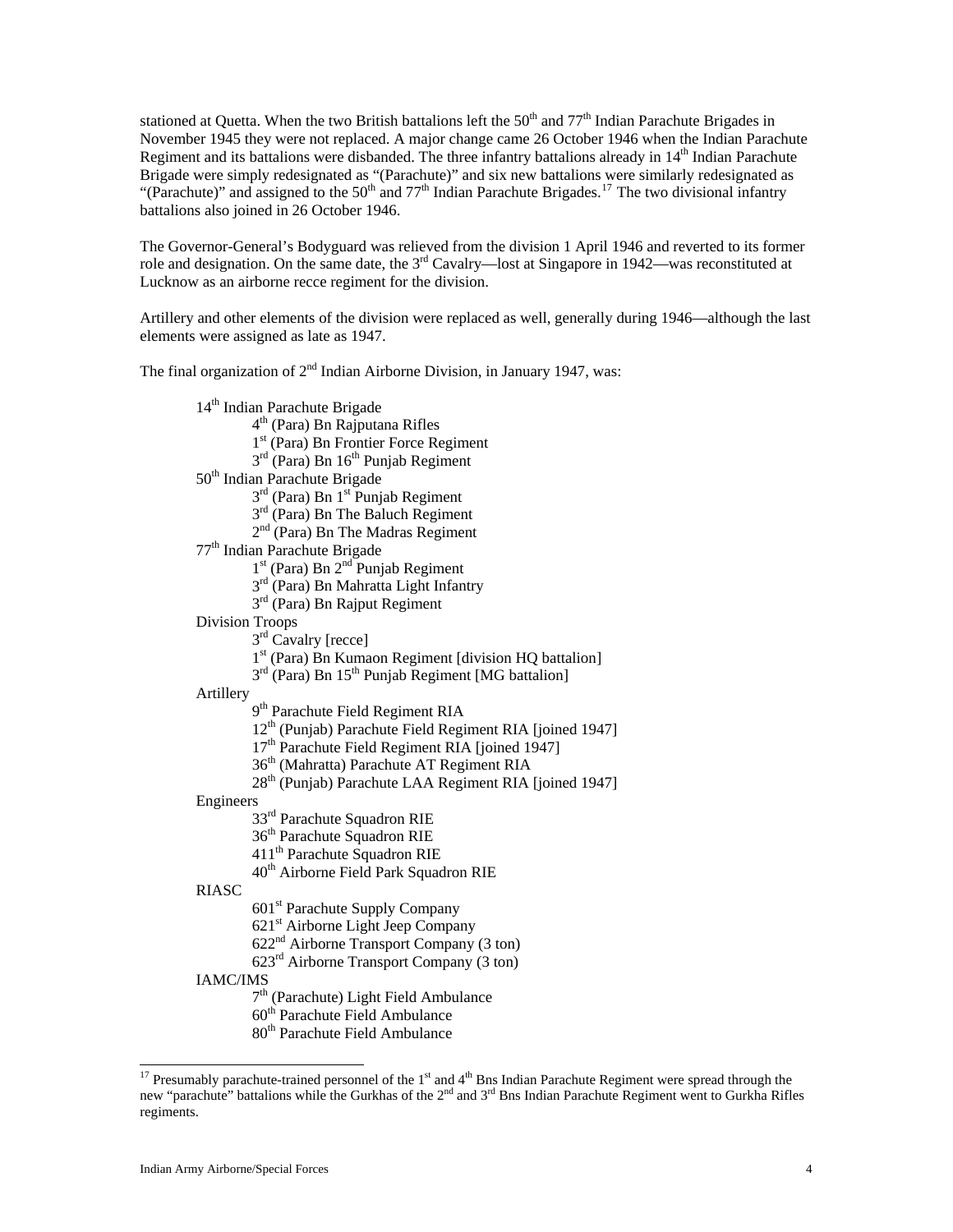3rd Airborne Field Hygiene Section 2<sup>nd</sup> Ordnance Field Park IAOC IEME 2<sup>nd</sup> Infantry Workshop Company 63rd Infantry Workshop Company 134<sup>th</sup> Infantry Workshop Company 2nd Airborne Division Company 2<sup>nd</sup> Airborne Division Provost Company

The 14<sup>th</sup> Indian Parachute Brigade was at Quetta, moving to the Punjab Boundary Force in July 1947, then temporarily at Lahore in August.  $50<sup>th</sup>$  Indian Parachute Brigade was at Quetta as well, remaining there.  $77<sup>th</sup>$ Indian Parachute Brigade was at Baleli, although temporarily at Multan in August 1947.

With independence the night of 14/15 August 1947 came partition into two new states and the division, like the rest of the former Indian Army, went out of existence.<sup>[18](#page-4-0)</sup> Of the parachute brigades and battalions, the following units went to Pakistan and thus disappear from this history:

HQ 14th Parachute Brigade  $3<sup>rd</sup>$  (Para) Bn  $15<sup>th</sup>$  Punjab Regiment [MG]  $3<sup>rd</sup>$  (Para) Bn  $1<sup>st</sup>$  Punjab Regiment 1<sup>st</sup> (Para) Bn Frontier Force Regiment  $3<sup>rd</sup>$  (Para) Bn  $16<sup>th</sup>$  Punjab Regiment 3rd (Para) Bn The Baluch Regiment

The [new] Indian Army gained the other two parachute brigade headquarters and the remaining parachute battalions. The transfer of some of the other units to India can be inferred from their later appearance in the Indian Army orbat (such as  $9<sup>th</sup>$  and  $17<sup>th</sup>$  Parachute Field Regiments and  $411<sup>th</sup>$  Parachute Squadron) and the transfer of the  $60<sup>th</sup>$  Parachute Field Ambulance is known. However, I have not seen any definitive list on how the other divisional troops were divided between the two states.

The division of the former British-ruled India into India and Pakistan was neither smooth nor peaceful, with final boundary lines in the Punjab not announced until 17 August 1947 and inter-communal rioting and murders occurring across the sub-continent before and after that date. Another complication were the nominally sovereign 500-plus princely states, which were variously enticed or forced into the two new nations. One who stalled was the Maharajah of Jammu and Kashmir, the Hindu ruler of a largely Moslem population and on the border between India and Pakistan, who apparently hoped to remain independent. While he dithered, Pakistan supported the infiltration of armed tribesmen and then of their own troops beginning in October 1947. When the maharajah signed an instrument of accession to India on the  $27<sup>th</sup>$ , the Indian Army sent troops in. Thus the two new countries found themselves at war as they were creating both their countries and their armies.

# *Independent India*

The Early Years

1

The new Army began with two parachute brigades, which *may* have been organized as:<sup>[19](#page-4-1)</sup> 50<sup>th</sup> Parachute Brigade

1st (Para) Bn Punjab Regiment

3rd (Para) Bn Maratha Light Infantry

1st (Para) Bn Kumaon Regiment

<span id="page-4-0"></span><sup>&</sup>lt;sup>18</sup> With demobilization, the Indian Army was reduced to about  $400,000$  men; the approximate division was  $260,000$  to India and 140,000 to Pakistan. While the regiments and other units were allotted to the two new countries, battalions and squadrons in them were not necessarily all composed of the same class. Partition required separating Hindu and Sikh units from regiments going to Pakistan, and Moslem units from regiments going to India. The Gurkhas were divided between India and Great Britain, requiring their departure from Pakistan.

<span id="page-4-1"></span> $19$  Based on the battalions that survived in 1950; however the organization in Kashmir suggests other possibilities in 1948.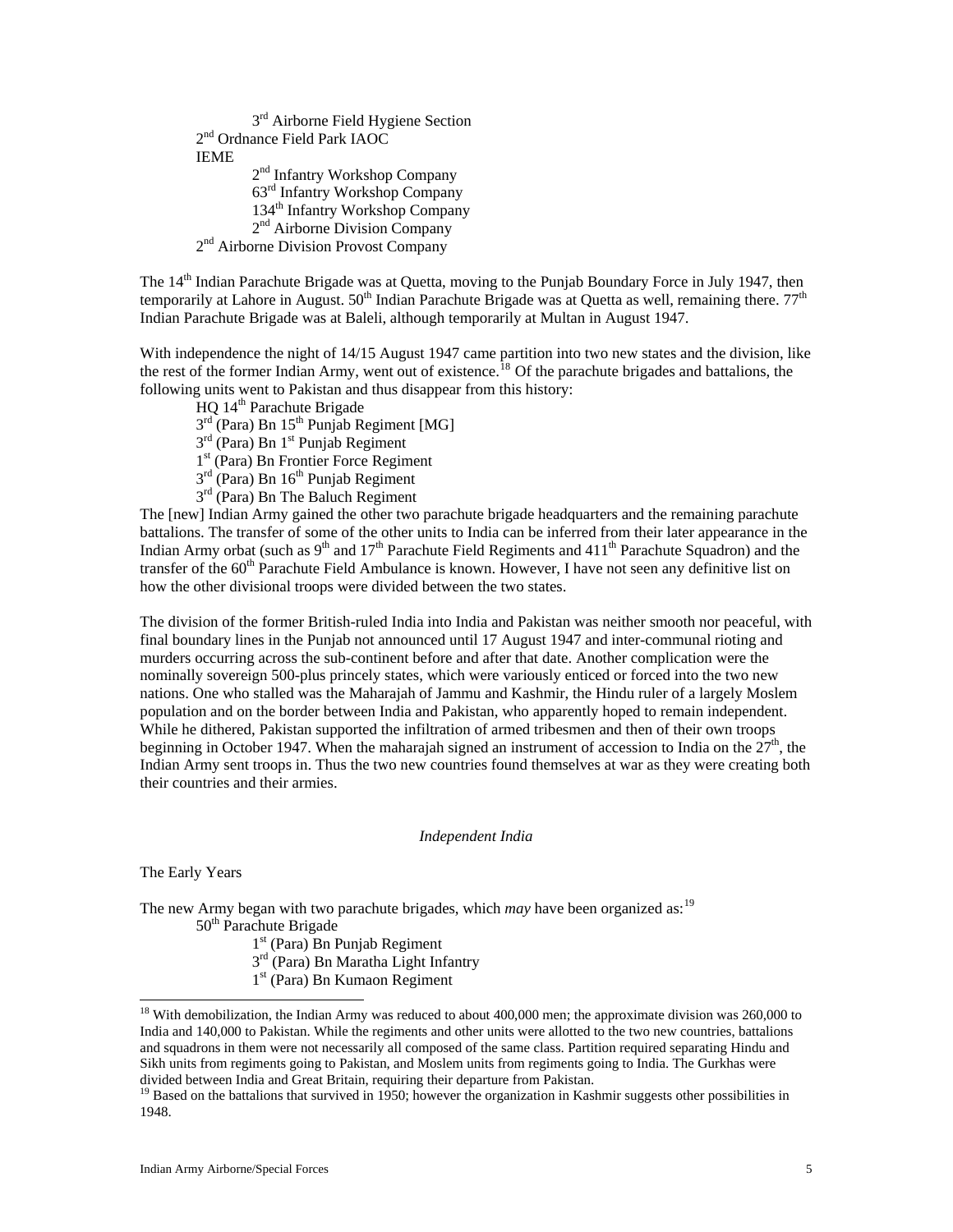77th Parachute Brigade

2nd (Para) Bn Madras Regiment

4th (Para) Bn Rajputana Rifles

3rd (Para) Bn Rajput Regiment

As already noted, India and Pakistan began their existence engaged in war over Kashmir. Initially the 161<sup>st</sup> Infantry Brigade was the only Indian formation involved; it must have had at least one parachute battalion under its control, since Shelatang (November 1947) would become the first battle honour of the later Parachute Regiment. Logistic problems forced the Indians back from the border areas in December. Additional Indian troops were introduced, including the 50<sup>th</sup> Parachute Brigade Group. This formation played a key role in taking and then holding Naushahra (another battle honour) in February 1948, and then joining another brigade in the recapture of Jhangar (still another battle honour).[20](#page-5-0) UN mediation finally brought the conflict to a halt on 1 January 1949, with about 30% of Kashmir under Pakistani control and the remainder in India. $21$ 

The original parachute school at Chaklala had gone to Pakistan, and India opened a new one at Agra in November 1949. The next year, Indian parachute forces were reduced to one brigade (the  $50<sup>th</sup>$ ); the  $77<sup>th</sup>$  and its battalions reverted to infantry. By this point the  $50<sup>th</sup>$  added "(Independent)" to its title.

A new Indian parachute regiment was formed 15 April 1952, designated the Parachute Regiment and ranked second in order of precedence behind the Brigade of Guards. The three remaining parachute battalions were renumbered as  $1^{st}$  Bn (former  $1^{st}$  Punjab),  $2^{nd}$  Bn (former  $3^{rd}$  Maratha Light Infantry), and  $3<sup>rd</sup>$  Bn (former 1<sup>st</sup> Kumaon).<sup>[22](#page-5-2)</sup> On the same date, the Parachute Regiment Depot and Records was established at the Agra parachute training center. This was expanded and redesignated 22 June 1963 as The Parachute Regiment Training Centre, at Agra Fort.<sup>[23](#page-5-3)</sup> The Centre moved to Morar Cantonment, Gwalior on 5 February 1965, returning to Agra 2 October 1975. Finally, on 15 January 1992 the Parachute Regiment Training Centre and other administrative elements relocated to Bangalore. However, parachute training remained at Agra.

India contributed the 60<sup>th</sup> Parachute Field Ambulance to the UN forces in Korea. Some of its personnel engaged in a parachute drop with the US 187<sup>th</sup> Airborne Regimental Combat Team 23 March 1951 at Musan-Ni. With the armistice in 1953, an Indian general was appointed Chairman of the Neutral Nations Repatriation Commission (NNRC), and India contributed five battalions (including  $2<sup>nd</sup>$  Parachute) to the UN Custodian Force. This force replaced US and Korean troops in control of Communist prisoners of war until their repatriation.

The next overseas operation came beginning 1 November 1956, with establishment of the UN Emergency Force (UNEF) in the Gaza Strip, Egypt, and Israel following the 1956 war. India would participate until the UNEF was dissolved and removed in 1967, just before another war in the region. The  $3<sup>rd</sup>$  and then  $1<sup>st</sup>$ Parachute were in the initial Indian contributions to this mission.

 $\overline{a}$ 

<span id="page-5-0"></span><sup>&</sup>lt;sup>20</sup> 1<sup>st</sup> (Para) Kumaon operated with 268<sup>th</sup> Infantry Brigade during this period, and 50<sup>th</sup> Parachute Brigade Group had 3<sup>rd</sup> (Para) Rajput,  $3^{rd}$  (Para) Maratha Light Infantry,  $1^{st}$  Patiala, and elements of other units under command at various times February-March 1948.

<span id="page-5-1"></span><sup>&</sup>lt;sup>21</sup> Pakistan refers to the portion it controls as Azad [Free] Kashmir (India calls it Pakistani-occupied Kashmir, or POK), while the remainder is the state of Jammu and Kashmir within India; the state is commonly referred to simply as Kashmir, sometimes as J&K.

<span id="page-5-2"></span> $22$  Following practice in the Indian Army for newly formed regiments, the battalions retained their former regimental titles in parentheses: e.g.,  $2^{nd}$  Para (3<sup>rd</sup> Maratha). 1<sup>st</sup> Punjab was the old 67<sup>th</sup> Punjabi Regiment, and ended World War II in the  $10^{th}$  Indian Division's 20<sup>th</sup> Indian Infantry Brigade in Italy. 3<sup>rd</sup> Maratha Light Infantry was the old  $110^{th}$  Mahratta Light Infantry, and also ended World War II in the 20<sup>th</sup> Indian Infantry Brigade. 1<sup>st</sup> Kumaon was the old 94<sup>th</sup> Russell's<br>Infantry, and ended World War II in Burma with the 20<sup>th</sup> Indian Division's 80<sup>th</sup> Indian Infantr

<span id="page-5-3"></span> $^{23}$  A training wing of the Parachute Regiment was established 1 May 1962 at Kota, under the Brigade of Guards Training Center, for direct recruitment and training of recruits for the regiment. This moved to Agra on 26 September 1963.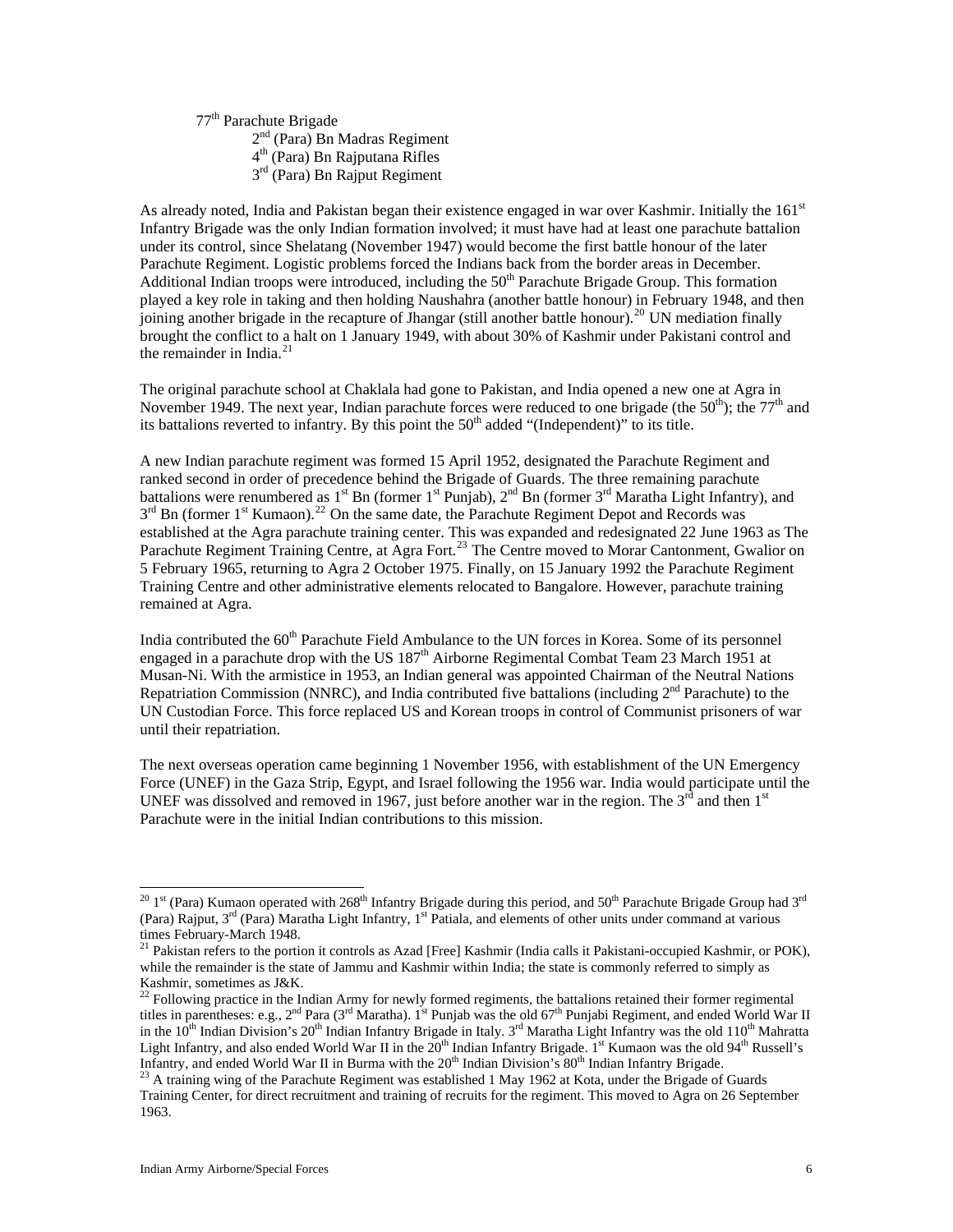The regiment raised its first new battalion  $(4<sup>th</sup>)$  in August 1960; a parachute pathfinder squadron had been raised (outside the regiment) the prior June, created from the President's Bodyguard.<sup>[24](#page-6-0)</sup> 50<sup>th</sup> (Independent) Parachute Brigade participated in the December 1961 occupation of Goa, under operational control of 17<sup>th</sup> Infantry Division. Conflict with China in 1962 led to a gradual doubling of the Parachute Regiment:  $5<sup>th</sup>$  Bn January 1963, 6<sup>th</sup> Bn February later 1963, 7<sup>th</sup> Bn October 1964 and 8<sup>th</sup> Bn in January 1965. A new parachute brigade (51 $\text{N}$ ) was formed in 1965. The new 51 $\text{N}$  (Independent) Parachute Brigade was deployed to the border with China, and assigned to the Himachal Pradesh area.<sup>[25](#page-6-1)</sup> This marked the high point of the Parachute Regiment as an all-airborne force.

# Two Wars

While the Second Kashmir War of 1965 may be regarded as having begun in August, there were actually conflicts before that. These began in February 1965 in the Rann of Kutch, marshes and salt wastes in northwestern Gujerat. The boundary between Kutch and Sind (Pakistan) had never been completely demarcated, even before 1947. An Indian brigade commander was authorized to move into a disputed area in February; both India and Pakistan began to build up forces and a parachute battalion was placed on 24 hours notice. Pakistani attacks began on the new Sardar Post in April 1965; 50<sup>th</sup> (Independent) Parachute Brigade (less a battalion) came under Southern Command 17 April and Kilo Sector (designation for the Indian forces in the area) three days later. Brigade headquarters was at Khavda, and it had elements of  $2<sup>nd</sup>$ ,  $3<sup>rd</sup>$  and 4<sup>th</sup> Parachute deployed. Pakistan began to attack the Indian screen positions on the 25<sup>th</sup>, and the forward parachute elements withdrew. 11<sup>th</sup> Infantry Division took over from Kilo Sector in June 1965 and operations petered out. India did build up troops in the Punjab, to the north, during May and June as a result of these operations.

In late May 1965 Pakistani troops occupied a ridge on the Indian size of the cease-fire line, but an attack 5 June drove them back. There continued to be firing incidents along the line in June and July as both sides built up their forces. The official start of the war has been set at 5 August, when infiltrators with Pakistani officers began moving into [Indian] Kashmir and engaging the Indian forces. Gradually regular Pakistani troops were introduced, and fighting in August included Punch, another battle honour for the Parachute Regiment.<sup>[26](#page-6-2)</sup>

Indian gains in Kashmir led to a Pakistani counter-attack in the Punjab on 1 September. After heavy fighting, the two sides agreed to another cease-fire, and the war ended 23 September. It does not appear that the Parachute Regiment played any further part in the war. However, a raiding unit (Meghdoot Force) had been formed in August under Major Megh Sing, from his regiment  $(3<sup>rd</sup>$  Rajput) and other sources, and these conducted operations behind Pakistani lines in Kashmir during September.

Meghdoot Force became the source of the next unit raised in the Parachute Regiment,  $9<sup>th</sup>$  Para-Commando Battalion on 1 July 1966, and it was followed by  $10^{th}$  Para-Commando Battalion 1 June 1967.<sup>[27](#page-6-3)</sup> At some point during this time,  $5<sup>th</sup>$  Parachute spent a period fighting rebels in Assam.

The next war with Pakistan came in 1971, although this one grew out of political unrest in East Pakistan rather than direct problems between India and Pakistan in Kashmir or elsewhere on the western front. Suppression by the Pakistani Army beginning in March 1971 led to thousands of deaths, a flood of refugees into West Bengal (in India), and Indian support for the Mukti Bahini (the East Pakistani—East Bengal armed resistance). India massed forces for possible intervention in East Bengal, as well as putting other

-

<span id="page-6-0"></span> $2<sup>24</sup>$  Known as the President's Body Guard, it is currently a two-company recce force. Under its former title, the Governor General's Body Guard had been used in World War II to form the 44<sup>th</sup> Indian Airborne Division Recce Squadron (GGBG), so this marked a return to a similar role for the unit.

<span id="page-6-1"></span> $^{25}$  It is hard to imagine what purpose a parachute brigade would serve in the Himalayas; perhaps their deployment reflected the fact that parachute battalions are usually much lighter in vehicles and equipment than conventional infantry.

<span id="page-6-2"></span><sup>&</sup>lt;sup>26</sup> Presumably earned by 1<sup>st</sup> Parachute, which was with 19<sup>th</sup> Infantry Division's 68<sup>th</sup> Infantry Brigade in Kashmir. This area is sometimes shown as Poonch.

<span id="page-6-3"></span> $2^{27}$  These were first designated as parachute battalions, taking the designation para-commando in July 1967 (although at least one source suggests the new designation came as late as 1969).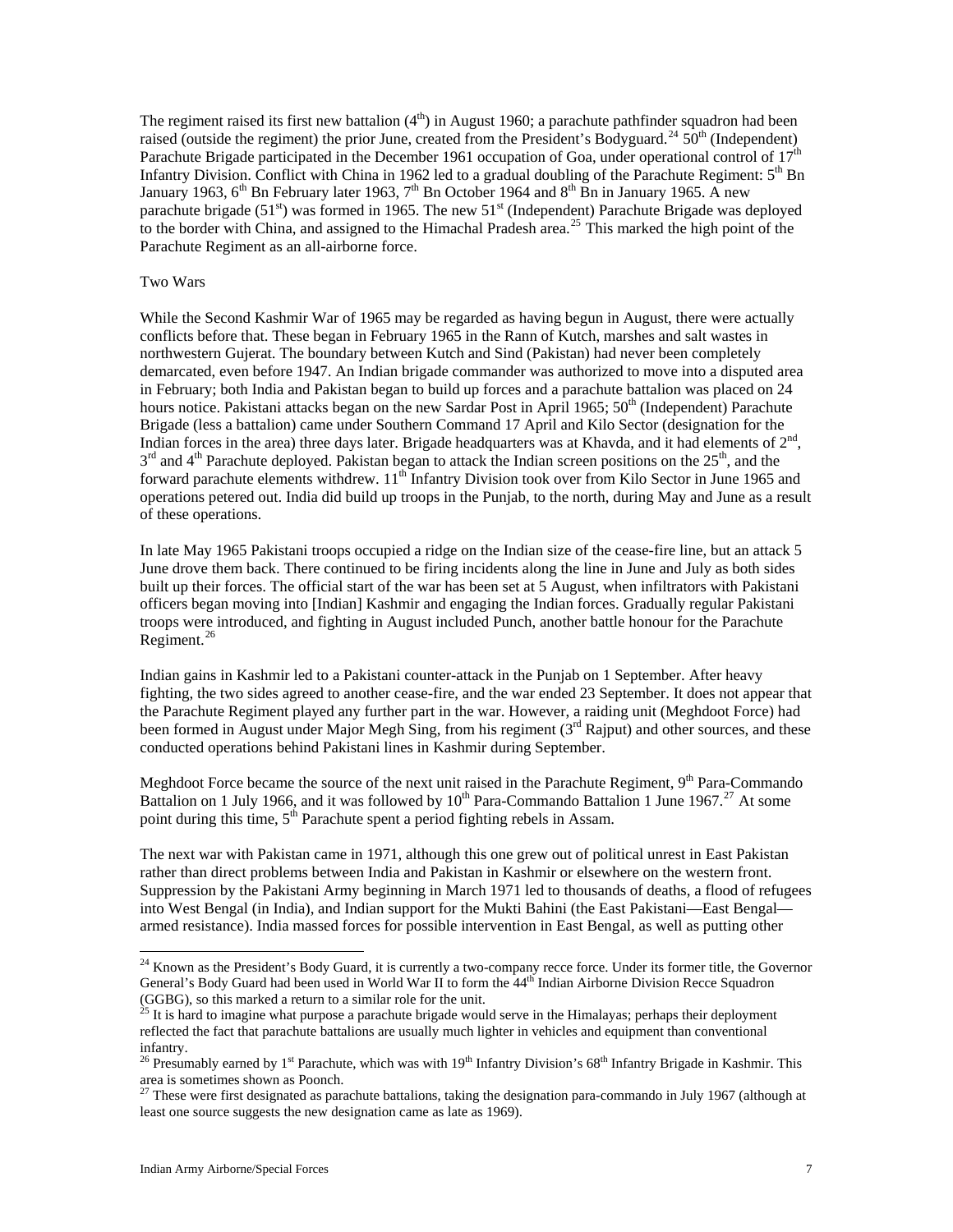troops on alert in the west. A sort of undeclared war on the borders of East Bengal began as early as June, with more widespread probes in November. The Parachute Regiment would see service on both fronts, earning three more battle honours.<sup>[28](#page-7-0)</sup>

The actual war began with an attack by the Pakistani Air Force against Indian airfields in the western sector on 3 December 1971, followed by attacks in Kashmir, Punjab and Rajasthan. 51<sup>st</sup> (Independent) Parachute Brigade was in the Punjab (Ganganagar area), part of 'F' Sector in 11 Corps. It had the  $4<sup>th</sup>$  and one other parachute battalion, along with  $11<sup>th</sup>$  Dogra. There was no major action in its sector, just some raiding. 9<sup>th</sup> Para-Commando operated in the Chhamb area and in the Chicken Neck offensive in Jammu and Kashmir, and probably elsewhere, but there are no details. 10<sup>th</sup> Para-Commando operated in Southern Command, the Sindh desert, where the Official History notes that they "played a significant part in these operations." Notable here was their infiltration behind Pakistani lines the night of 5 December, followed by the 7 December raid on Chachro, facilitating its capture, and then raids to Khimsar and Virawah the next day.

50<sup>th</sup> (Independent) Parachute Brigade was initially directly under Eastern Command, and was committed in a ground role in East Bengal on 6 December 1971 (utilizing the  $2^{nd}$  and  $7^{th}$  Parachute), advancing to capture Jessore. During the advance on 8 December, the CO of  $7<sup>th</sup>$  Parachute (Lt. Col. R. P. Sing,) was among those killed in a firefight. The brigade had been placed under II Corps' 9<sup>th</sup> Infantry Division, but was withdrawn from their control on 10 December to move to the west. However,  $2<sup>nd</sup>$  Parachute (with 49 Parachute Field Battery) was left behind. Assigned to 101<sup>st</sup> Communications Zone, they dropped on the afternoon of 11 December 1971 near Tangail, with the objective of securing Poongli Bridge.<sup>[29](#page-7-1)</sup> They secured the bridge and ferry that evening. By 15 December they were securing the Mirpur Bridge just outside Dacca (Dhaka). By the morning of the  $16<sup>th</sup>$  they had secured the western bank as well, with two infantry battalions in support. With the Pakistani surrender in East Bengal that day, 2<sup>nd</sup> Parachute became the first unit to move into the city.

Following its brief involvement in the east,  $50<sup>th</sup>$  (Independent) Parachute Brigade (less  $2<sup>nd</sup>$  Parachute) was shifted to the west, taking over operational responsibility south of the Sutlej in the Punjab on 13 December 1971. It does not appear it was involved in any active operations. India offered a cease fire in the west on 17 December 1971 and it was accepted the same day by Pakistan. The result of the war was to leave things essentially unchanged in the west, while the former East Pakistan became the independent nation of Bangladesh.

#### Recent Years

After the 1971 war the 51<sup>st</sup> (Independent) Parachute Brigade remained in the Fazilka-Ganganager area. In 1972 it was converted to infantry, as a brigade in the new  $16<sup>th</sup>$  Infantry Division, although it appears only one of the existing parachute battalions  $(8^{th})$  was converted, becoming 16<sup>th</sup> Mahar Regiment.<sup>[30](#page-7-2)</sup> At least at that time, both of the Parachute Field Regiments  $(9<sup>th</sup>$  and  $17<sup>th</sup>)$  were retained in the artillery, although only one would serve with  $50<sup>th</sup>$  (Independent) Parachute Brigade at any given time.<sup>[31](#page-7-3)</sup> The two para-commando battalions developed specialized roles, with  $9<sup>th</sup>$  specializing in mountain warfare and  $10<sup>th</sup>$  desert-specialized in Southern Command.

<sup>1st</sup> Parachute converted to the commando role in 1977, becoming a GHQ unit directly under Army command. According to some sources, it took over the mountain warfare specialized role, and  $9<sup>th</sup>$  Para-Commando shifted to specializing in jungle warfare.

 $\overline{\phantom{a}}$ 

<sup>&</sup>lt;sup>28</sup> In addition, it received three theater honours: Sindh - 1971, Jammu & Kashmir – 1971, and East Pakistan – 1971.

<span id="page-7-1"></span><span id="page-7-0"></span><sup>&</sup>lt;sup>29</sup> The drop on 11 December totaled 750 men, with a further 40 dropping the next day.<br><sup>30</sup> The battalion was later shifted, becoming  $12<sup>th</sup>$  Bn The Mechanised Infantry.

<span id="page-7-3"></span><span id="page-7-2"></span><sup>&</sup>lt;sup>31</sup> 9<sup>th</sup> Parachute Field Regiment had the 22<sup>nd</sup>, 23<sup>rd</sup> and 24<sup>th</sup> (Parachute) Field Batteries; 17<sup>th</sup> Parachute Field Regiment had the  $49<sup>th</sup>$ ,  $51<sup>st</sup>$  and  $52<sup>nd</sup>$  (Parachute) Field Batteries. The other supporting units for the brigade are 411 (Independent) Parachute Field Company [engineers], 50 (Independent) Parachute Brigade Signal Company, 622 (Composite) Parachute Company ASC, 50 (Independent) Parachute Ordnance Field Park, 2 Parachute Infantry Workshop Company EME, and 60 Parachute Field Ambulance.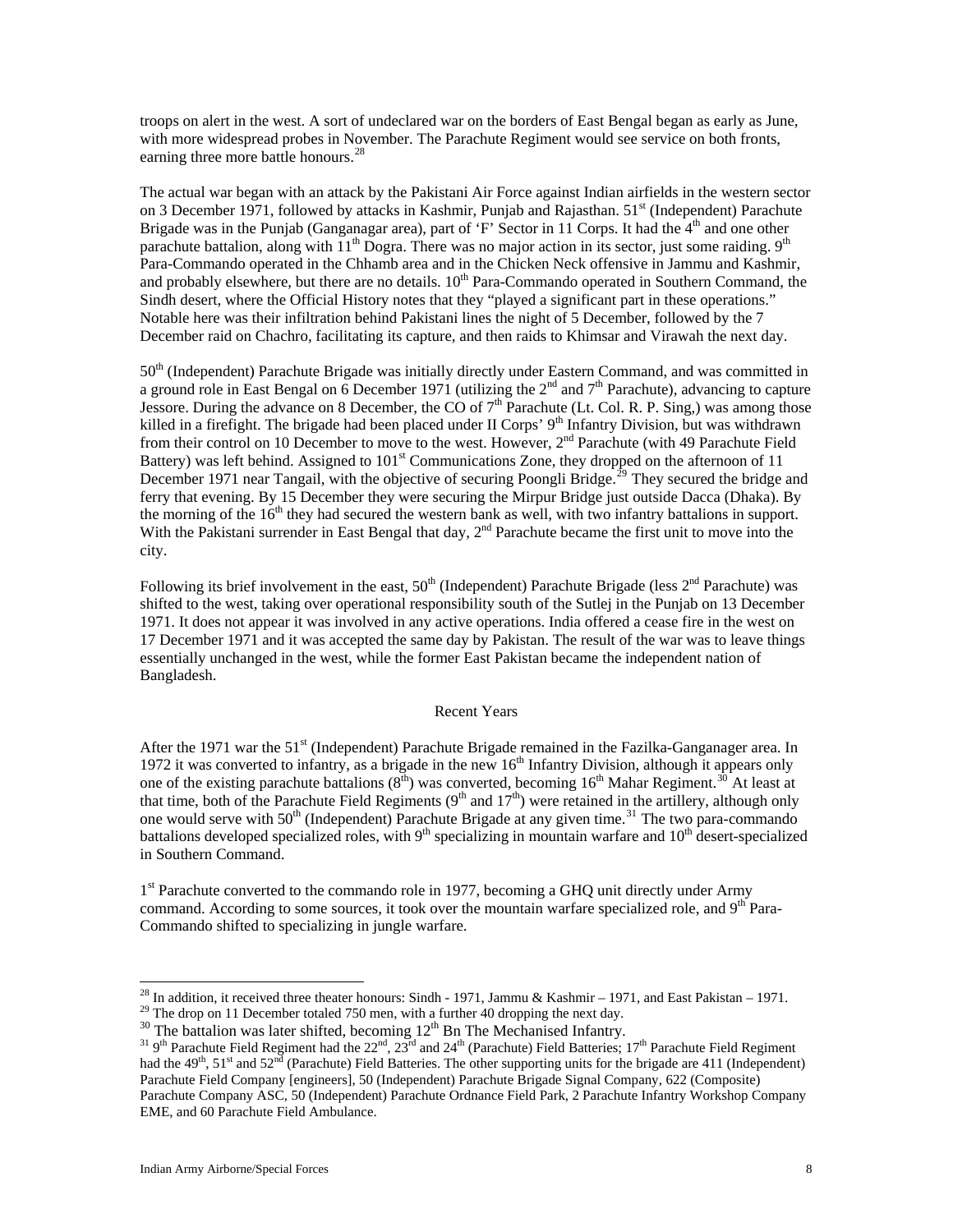In common with other armies, the Army's special forces (the para-commando battalions) could also assume internal security roles. In May 1984, Sikh extremists occupied the Golden Temple in Amritsar. After efforts at negotiation failed, the Prime Minster ordered the Army to storm the temple. Elements of  $1<sup>st</sup>$  Para-Commando were part of the force attacking on 3 June 1984, beginning a 24-hour firefight to secure the temple.

Most of the regiment (five battalions) would serve in Sri Lanka, beginning around August 1987 with  $10<sup>th</sup>$ Para-Commando an early part of the Indian Peacekeeping Force (IPKF). They operated as a divisional reserve unit. 5<sup>th</sup> Parachute was flown in by October 1987, and then various other battalions of the regiment rotated in and out of the IPKF.  $9<sup>th</sup>$  Para-Commando replaced the  $10<sup>th</sup>$  in early 1988. The Parachute Regiment were last troops to leave Sri Lanka in March 1990.

There was a move in the 1980s to create a distinct Special Forces regiment. Although this failed and the battalions remained part of the Parachute Regiment, special forces did succeed in establishing a separate training center at Nahan, Himachal Pradesh in 1995.<sup>[32](#page-8-0)</sup> By that point the para-commando battalions were redesignated as parachute (special forces). On 1 February 1996 the regiment gained another battalion when  $21<sup>st</sup>$  Maratha Light Infantry converted as  $21<sup>st</sup>$  Parachute (Special Forces). In 2001 the existing  $2<sup>nd</sup>$  Parachute also converted, as  $2<sup>nd</sup>$  Parachute (Special Forces). By this point it appears that the special forces battalions were all cross-trained, abandoning the earlier specialized roles. Elements of the regiment have served in a counterinsurgency role, both in the North East and in Jammu and Kashmir.

In 1988, Kashmiri Muslims began an armed struggle for autonomy and India sent troops to the region in December 1989. The next year it created a new regiment, the Rashtriya Rifles [National Rifles], which would specialize in a counter-insurgency role. This was a unique regiment, since it had no regimental center and personnel were only seconded to it. Each battalion is affiliated to an existing infantry regiment, which provides about 70% of the personnel. (The remainder are drawn from other arms and services.) Personnel serve two years with a Rashtriya Rifles battalion and then return to their regiment or corps. The  $31<sup>st</sup>$  Rashtriya Rifles was raised by 1994, when the original six battalions were expanded to 36, and was affiliated to the Parachute Regiment. The battalion is assigned to Kishtwar in the  $9<sup>th</sup>$  Sector (sectors are the rough equivalent of a brigade). Although its personnel are drawn from the parachute and special forces battalions of the Parachute Regiment, there are no indications that it was organized or operated any differently from other Rashtriya Rifles battalions. These all have a distinct organization as a light infantry force oriented to counter-insurgency.

By the end of the century, the Parachute Regiment was essentially two regiments. One part was the traditional parachute force, with the  $3^{rd}$ ,  $4^{th}$ ,  $5^{th}$ ,  $6^{th}$  and  $7^{th}$  Parachute.<sup>[33](#page-8-1)</sup> The other part was the special forces, with the  $1^{st}$ ,  $2^{nd}$ ,  $9^{th}$ ,  $10^{th}$  and  $21^{st}$  Parachute (Special Forces). The Indian Army's official web site notes that "The parachute and parachute commando units, which are part of the Indian Army's special forces, are ready reaction troops" although their use "is heavily dependent on the Air Force air transport fleet." An example they gave was the November 1988 move of  $50<sup>th</sup>$  (Independent) Parachute Brigade elements (including 3<sup>rd</sup> and 6<sup>th</sup> Parachute) some 2500 miles from its base to the international airport at Hulale and the capital Male of the Maldives, in response to an attempted coup; 10<sup>th</sup> Parachute (Special Forces) was also sent. Nine of the regiment's ten battalions served in the 1999 Kargil war.

The government announced the intended creation in 2003 of four new special forces battalions, to be trained in cooperation with Israel.<sup>[34](#page-8-2)</sup> The intended role for these units was to stop cross-border infiltration in Kashmir, although they were to be trained for cross-border raids as well. One source indicated that, in 2004, the  $5<sup>th</sup>$  Parachute was converting to the special forces role; however, it was actually the  $4<sup>th</sup>$  that converted. There are no open source indications that the remaining battalions were ever actually formed; the Regiment's official web site shows no additional battalions. Nor is there any indication that the  $5<sup>th</sup>$  was other than a normal special forces battalion.

<span id="page-8-0"></span><sup>&</sup>lt;sup>32</sup> One source suggests that the special forces had a training wing at Belgaum and a headquarters at Nahan in 1992. <sup>33</sup> The squadron-sized President's Body Guard remains parachute-trained, and also has some light armoured vehicles as

<span id="page-8-2"></span><span id="page-8-1"></span>part of its nominal operational role. However, its main task is as a ceremonial unit. <sup>34</sup> Creation of such units was proposed as early as spring 2000.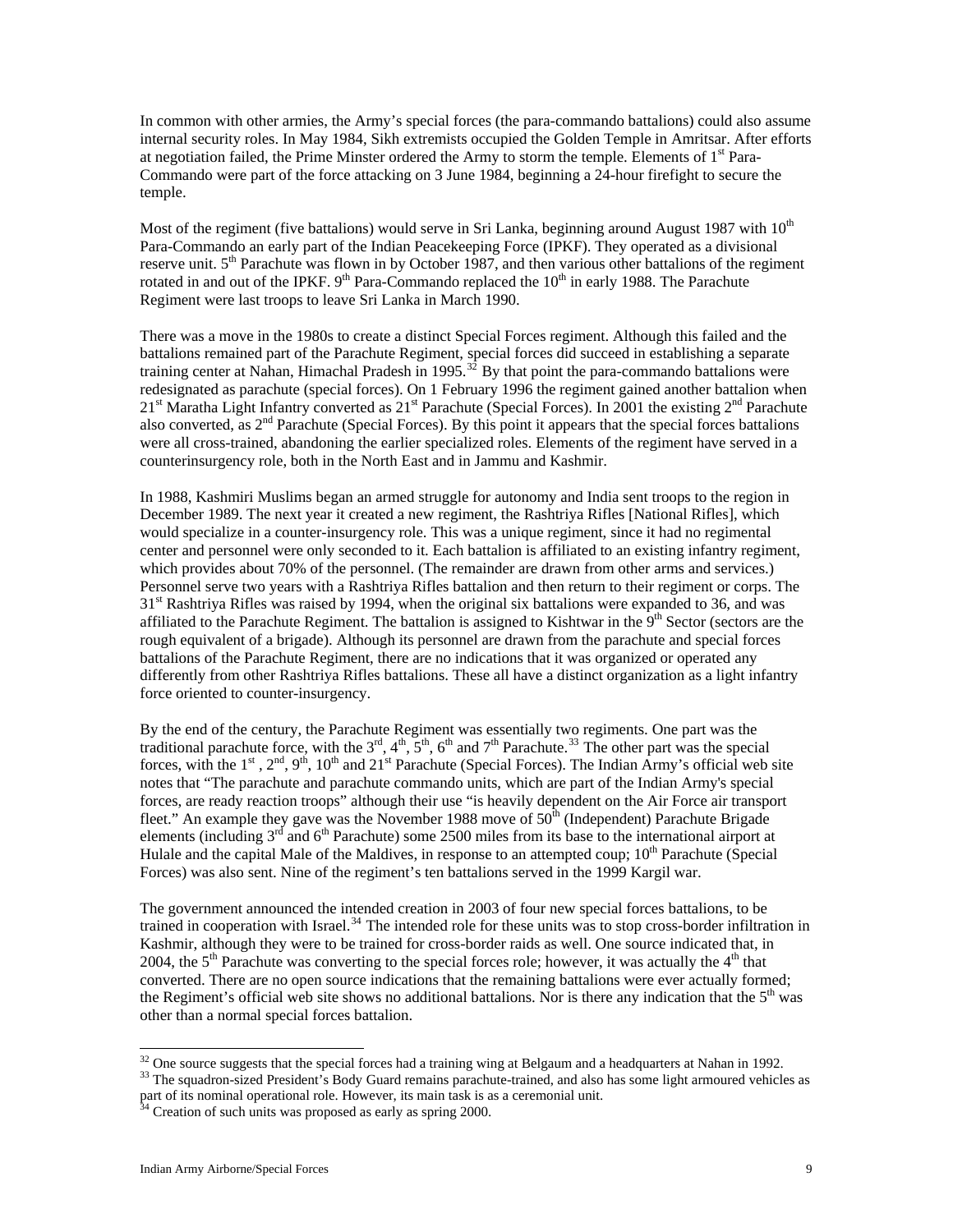*Honours*. The Parachute Regiment has been awarded the following:<sup>[35](#page-9-0)</sup>

- Theatre Honours: Sindh 1971, Jammu & Kashmir 1971, East Pakistan (Bangladesh) 1971, Kargill 1999
- Battle Honours: Shelatang [1947], Naushera [24 Jan-7 Feb 1947], Punch [20 Nov 1947-23 Nov 1948], Jhangar [15-18 Mar 1947], Hajipir [26-31 Aug 1965], Poongli Bridge [11-12 Dec 1971], Chachro [7 Dec 1971]

Individual battalions have also received COAS [Chief of Army Staff] Unit Citations:<sup>[36](#page-9-1)</sup>

| <b>Operation Rakschak 1992:</b> | $21st$ Para (SF)                           |
|---------------------------------|--------------------------------------------|
| <b>Operation Rakschak 1995:</b> | $9th$ Para (SF)                            |
| Operation Orchid 1996:          | $5th$ Para                                 |
| Operation Orchid 1997:          | $3rd$ Para                                 |
| Operation Orchid 1998:          | $1st$ Para (SF)                            |
| <b>Operation Rakschak 1998:</b> | $2nd$ Para (SF)                            |
| Operation Meghdoot 2000:        | $5th$ Para                                 |
| <b>Operation Rakschak 2000:</b> | $6th$ Para                                 |
| <b>Operation Rakschak 2001:</b> | $9th$ Para (SF), 31 <sup>st</sup> RR (Cdo) |
| <b>Operation Rakschak 2003:</b> | $3rd$ Para, 9 <sup>th</sup> Para (SF)      |
| <b>Operation Rakschak 2004:</b> | $2nd$ Para (SF), 31 <sup>st</sup> RR (Cdo) |
| <b>Operation Rakschak 2005:</b> | $5th$ Para, $10th$ Para (SF)               |

*Insignia*. The regimental badge for the Parachute Regiment is an open parachute, partially behind a circle with the word "Parachute" at the top and a scroll at the bottom with the word "Regiment"; wings are spread out from the circle, and a dagger is superimposed on the parachute and upper portion of the circle; the whole in silver metal. As with much of the world's parachute forces, the normal headgear is a maroon beret, although there is a maroon pagri for Sikhs. The maroon beret is the basis for the unofficial nickname "The Red Devils."

The special forces battalions now have a distinct insignia: a commando knife, point downwards, with two wings extending from the blade upwards and a scroll superimposed on the blade, with the word "Baldan" in Sanskrit lettering; $37$  the whole in silver metal on a red cloth rectangle.

There remains a single airborne brevet (what the US would call parachute wings): an open parachute in white, with light blue wings extended from it, the whole on a grey-green drab background. (Some other variants have existed for summer or dress uniforms, e.g., with gold wings on a red background, or the normal colors on a tan background). This was formerly worn on the upper right sleeve but now appears above the right chest pocket. There is also a small enameled version (white parachute with blue, yellow, or red wings) worn on the left pocket as Jump Indicator Wings (for 25, 50 or 100 descents, respectively).

*Motto*: Shatrujeet (The Conqueror)

 $\overline{\phantom{a}}$ 

<span id="page-9-0"></span> $35$  These are the honours shown on the official Indian Army website. The regiment, on its own website, also shows honours earned by its battalions in their earlier history as infantry, or as parachute battalions before creation of the regiment in 1952. It is not clear why the official Army website shows battle honours for 1947 and 1948 but not the theater honour, Jammu & Kashmir 1947-48.

<span id="page-9-1"></span><sup>&</sup>lt;sup>36</sup> Operation Rakschak is the counterinsurgency campaign in Jammu and Kashmir; Operation Orchid occurred in northeastern India; Operation Meghdoot refers to operations around the Siachen glacier in the Himalayas between India and Pakistan.

<span id="page-9-2"></span> $37$  This can be understood in English as "I give my strength" or "I sacrifice my strength"; in the latter case, it is sacrifice in the sense of willingly giving.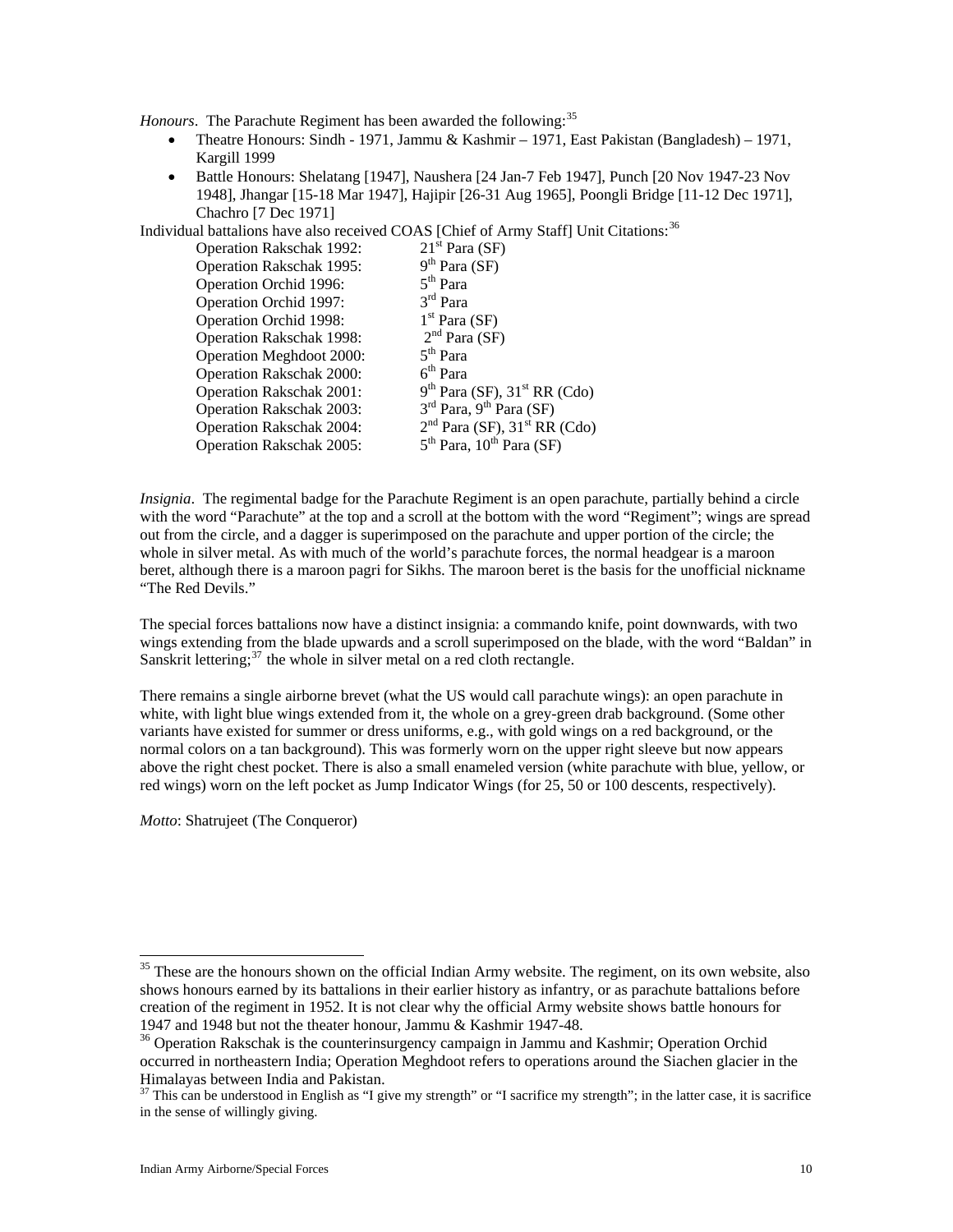# THE PARACHUTE REGIMENT Battalion Summary

| 15 Apr 1952 | $1st$ Para (Punjab)                                 | converted 1977 as 1 <sup>st</sup> Para-Cdo, later Para (SF) |
|-------------|-----------------------------------------------------|-------------------------------------------------------------|
| 15 Apr 1952 | $2nd$ Para (Maratha)                                | converted 2001 as $2nd$ Para (SF)                           |
| 15 Apr 1952 | $3rd$ Para (Kumaon)                                 | converted after 2001 as 3rd Para (SF)                       |
| Aug 1960    | $4th$ Para                                          | converted ca. 2004 as 4 <sup>th</sup> Para (SF              |
| Jan 1963    | $5th$ Para                                          |                                                             |
| Feb 1963    | $6th$ Para                                          |                                                             |
| Oct 1964    | $7th$ Para                                          |                                                             |
| Jan 1965    | $8th$ Para                                          | converted to infantry ca. 1972 as 16 <sup>th</sup> Mahar    |
| 1 Jul 1966  | $9th$ Para-Cdo                                      | later redesignated $9th$ Para (SF)                          |
| 1 Jun 1967  | 10 <sup>th</sup> Para-Cdo                           | later redesignated $10^{th}$ Para (SF)                      |
| 1 Feb 1996  | $21st$ Para (SF) < conversion of $21st$ Maratha LI> |                                                             |

The 31<sup>st</sup> Rashtriya Rifles (Commando) is affiliated with the Parachute Regiment and there are also two affiliated Territorial Army battalions: 106<sup>th</sup> Infantry Bn (TA) at Bangalore and 116<sup>th</sup> Infantry Bn (TA) at Deolali. It does not appear that any of these are organized to operate as parachute or special forces battalions.